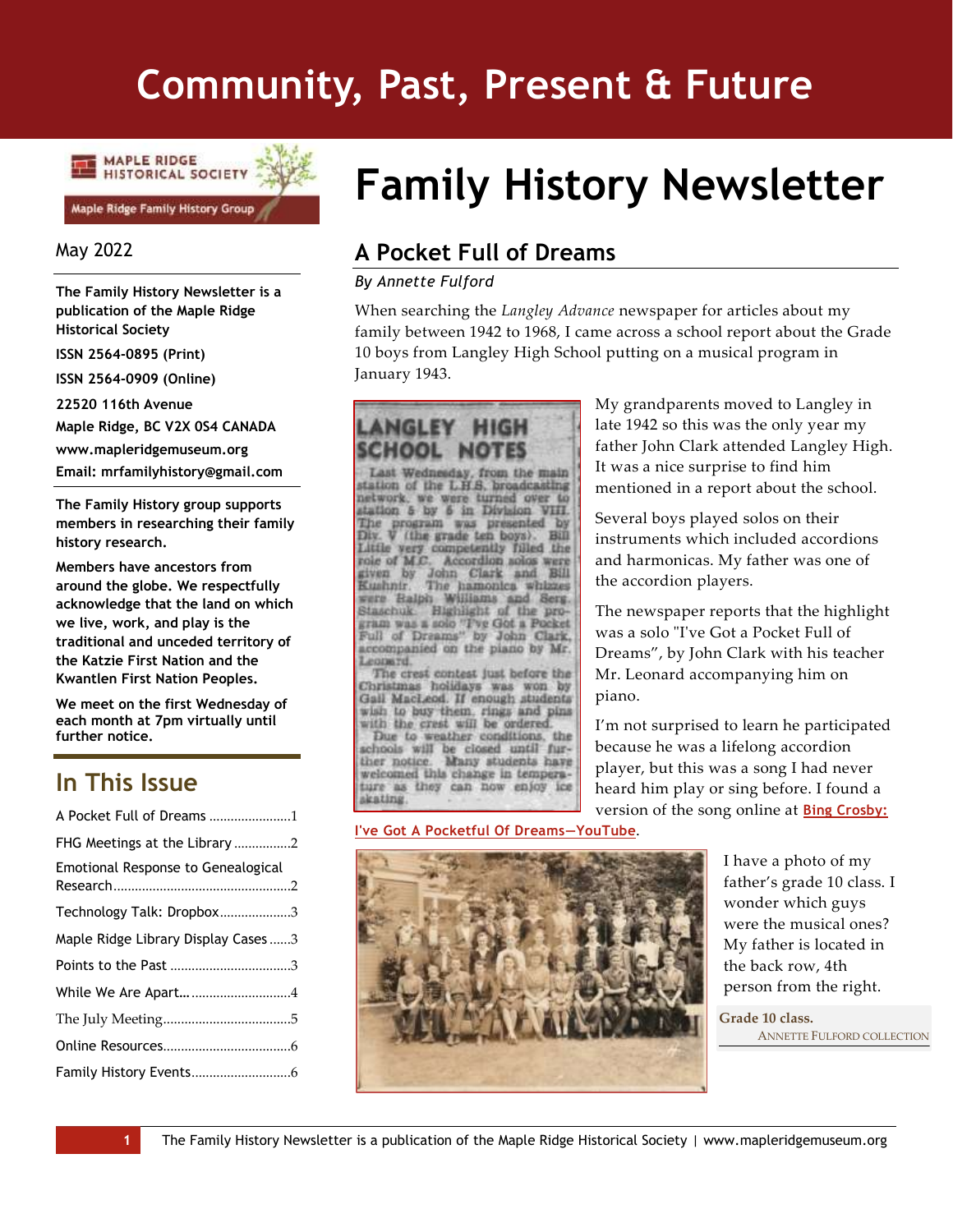# <span id="page-1-0"></span>**FHG Meetings at the Library**

The Maple Ridge Library is starting to host in-person programs and meetings. Whether there will be any sort of protocols in place has not been determined yet.

The library hours have changed—they now close at 8:00 pm so our previous meeting time will not be possible.

We are also considering that we continue with monthly Zoom and then host a larger show and share event or learning opportunity every few months. Hybrid meetings (if the equipment is available) are also a possibility.

We are looking for feedback from our members for the following options:

#### **1. In-person, virtual, and hybrid?**

| Are you comfortable with in-person? | $\Box$ Yes $\Box$ No |
|-------------------------------------|----------------------|
| Is your preference for virtual?     | $\Box$ Yes $\Box$ No |
| Would you be interested in hybrid?  | $\Box$ Yes $\Box$ No |

## **2. Are you in favour of continuing with the first Wednesday of the month, but starting an hour earlier (6:00 to 8:00pm)?**

 $\square$  1  $\square$  2  $\square$  3  $\square$  4  $\square$  5

Not in favour In favour

**3. Moving the meeting to a weekday afternoon?**

 $\Box$  1  $\Box$  2  $\Box$  3  $\Box$  4  $\Box$  5

Not in favour In favour

**4. Moving the meeting to a weekend?**

| $\sim$ | -<br>4<br>h,<br>ำ |
|--------|-------------------|
|--------|-------------------|

Not in favour In favour

**5. Do you have some suggestions, comments, or ideas?**

Please email us your thoughts at **[mrfamilyhistory@gmail.com](mailto:mrfamilyhistory@gmail.com)** or fill out our MailChimp survey: **[https://us17.list](https://us17.list-manage.com/survey?u=852873053ac240dbc8d55a324&id=a982fa924f&attribution=false)[manage.com/survey?u=852873053ac240dbc8d55a324&i](https://us17.list-manage.com/survey?u=852873053ac240dbc8d55a324&id=a982fa924f&attribution=false) [d=a982fa924f&attribution=false](https://us17.list-manage.com/survey?u=852873053ac240dbc8d55a324&id=a982fa924f&attribution=false)**

# <span id="page-1-1"></span>**Emotional Response to Genealogical Research**

*Paul Jones, "Roots" columnist, Canada's History magazine*

reprinted from Canada's Anglo-Celtic Connections

**[www.anglocelticconnections.ca/2022/04/19/do-you](https://www.anglocelticconnections.ca/2022/04/19/do-you-have-a-story-of-strong-emotions-arising-from-genealogical-research/)[have-a-story-of-strong-emotions-arising-from](https://www.anglocelticconnections.ca/2022/04/19/do-you-have-a-story-of-strong-emotions-arising-from-genealogical-research/)[genealogical-research/](https://www.anglocelticconnections.ca/2022/04/19/do-you-have-a-story-of-strong-emotions-arising-from-genealogical-research/)**

I'm inviting members of various genealogical groups to share their experiences for an upcoming "Roots" column in *Canada's History* magazine. John D. Reid and his Canada's Anglo-Celtic Connections blog are supporting the project.

The goal is to explore the extremes of emotions triggered during genealogical research, whether by unexpected findings, out-of-the ordinary interactions with others, the unintended consequences of your actions, whatever… To that end, I welcome your stories of "The Good, the Bad and the Ridiculous of Family History".

**The Good**: The most pleasant, satisfying or exciting moment that you've experienced as a result of doing family history.

**The Bad:** The most annoying, humiliating or upsetting.

**The Ridiculous:** The most bizarre, baffling or hilarious.

In the magazine column, which will appear during the summer, I will select and describe one exemplar in each category. I also plan to find another platform, perhaps online, for a lengthier analysis of the submissions.

If you have one or more experiences you'd be happy to share, drop me a line at **[pauljones@rogers.com](mailto:pauljones@rogers.com?subject=Emotional%20Response%20to%20Genealogical%20Research)** indicating for each story whether good, bad or ridiculous. And, yes, a single-story could conceivably fall into a couple of categories.

Should your anecdote be chosen for commentary, please advise whether you'd prefer to be identified by your full name, your initials or Anonymous. (If you'd like to submit anonymously, feel free to do so, e.g., via a non-identifying Hotmail or Gmail account.)

You don't need to provide more than 100 words per story. Point form will do if your feelings and the reasons for them are clear. I'll get back to you if there's something I don't understand. Best wishes. I look forward to hearing your stories.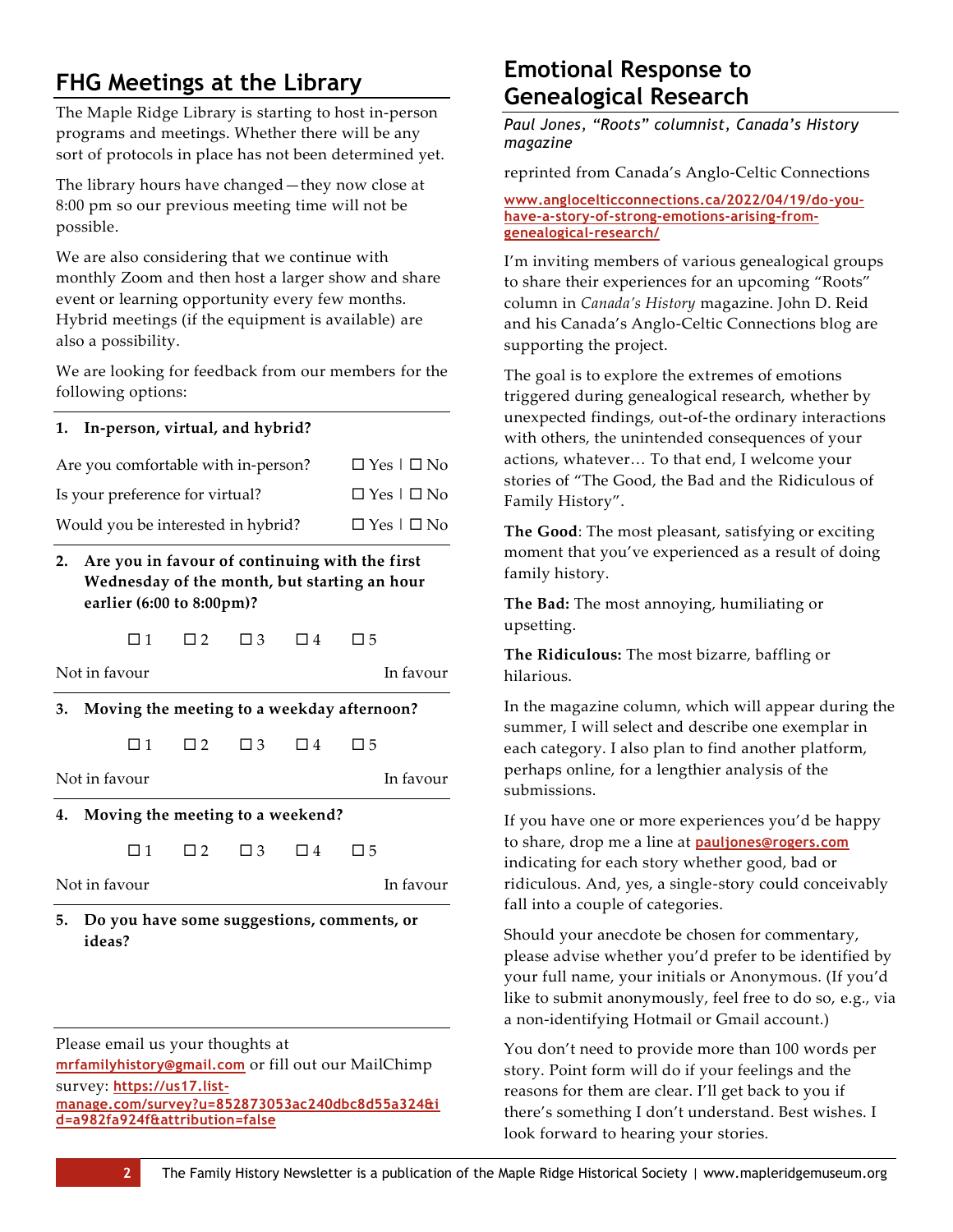# <span id="page-2-0"></span>**Technology Talk: Dropbox**

# *By Andrea Lister*

We have used Dropbox for all of our Community History Projects as a way to share our research with team members rather than filling up our email inboxes with files, but what is Dropbox and how does it work?

Dropbox is a cloud storage service—essentially, we are using Dropbox's computers across the United States to store our files—we access their computers through the internet. Users need a free Dropbox account and can use Dropbox as a backup and for file sharing and collaboration. Dropbox provides 2 gigabytes (GB) of storage for free and up to 100 GB on various for-fee plans.

# **Store and access files from anywhere**

Users can install the Dropbox application on their computer and back-up important folders like your "Desktop"—any changes will sync across their account. Users can store their files in one safe place, accessible from their computer, phone, or tablet.

# **Working Collaboratively**

You can invite others to share a Dropbox file or folder. Alternatively, you may be invited to share someone else's Dropbox file or folder. You receive a notification from Dropbox and you can add this folder to your Dropbox account. **Remember that all added folders use up some of the 2 GB storage space.**

The person who shared the folder with you may have given you either editor or viewer permissions. Viewer permissions allow the person to view but not edit. Editor permissions allow people to edit, upload, and delete files.

# **Editing and Deleting Files**

It is important to remember that Dropbox is a shared space. If you edit a document in a Dropbox folder, those edits change the document for everyone on your team. Similarly, if you delete a document, that document is deleted for everyone on the team.

## **Ack, my Dropbox is Full!**

Dropbox is sending you messages that your Dropbox is full. **Do not panic and start deleting files** remember that you will be deleting those files for everyone in a shared folder. Instead, you can remove your access to a shared folder and free up the space for yourself without impacting the team folder.

#### Learn more: **<https://help.dropbox.com/>**

# <span id="page-2-1"></span>**Maple Ridge Library Display Cases**

Maple Ridge Library is preparing to expand services. We have managed the three display cases that held *On the River: The Fishing Industry* in Maple Ridge during February and March. The cases were refreshed with previous community history project display boards for April and May. You are invited to prepare a display for one or all of the cases for June and July. Display boards are good ways to tell our family stories. There are glass shelves available for three dimensional offerings.

# <span id="page-2-2"></span>**Points to the Past**

*By Brenda L. Smith*



#### **[www.pointstothepast.ca](http://www.pointstothepast.ca/)**

Points to the Past is a portal for original publications provided free to the residents of British Columbia through the Electronic Learning Network, a consortium of the libraries of University of British Columbia, University of Victoria, and Simon Fraser University. The agreement allows access to Gale Primary Sources, nearly 200 million pages of digitized historical content—maps, photos, newspapers, manuscripts, pamphlets, portraits, and more. Access is available either through libraries or directly at the site with no log in or authentication.

This column will explore a selection of individual collections to introduce some of the potential for family historians to further their research. For a list of the collections see

**[www.pointstothepast.ca/files/P2TP\\_Flyer\\_2018.pdf](http://www.pointstothepast.ca/files/P2TP_Flyer_2018.pdf)**



*Bibliotheca Americana* was initiated by Joseph Sabin in 1868 to catalogue original writings about North, Central and South America, and the Caribbean. The project attracted many volunteer contributions over 60 years. Family historians may find ancestors whose work is published here, historical context, and even individual family members, locations, and events.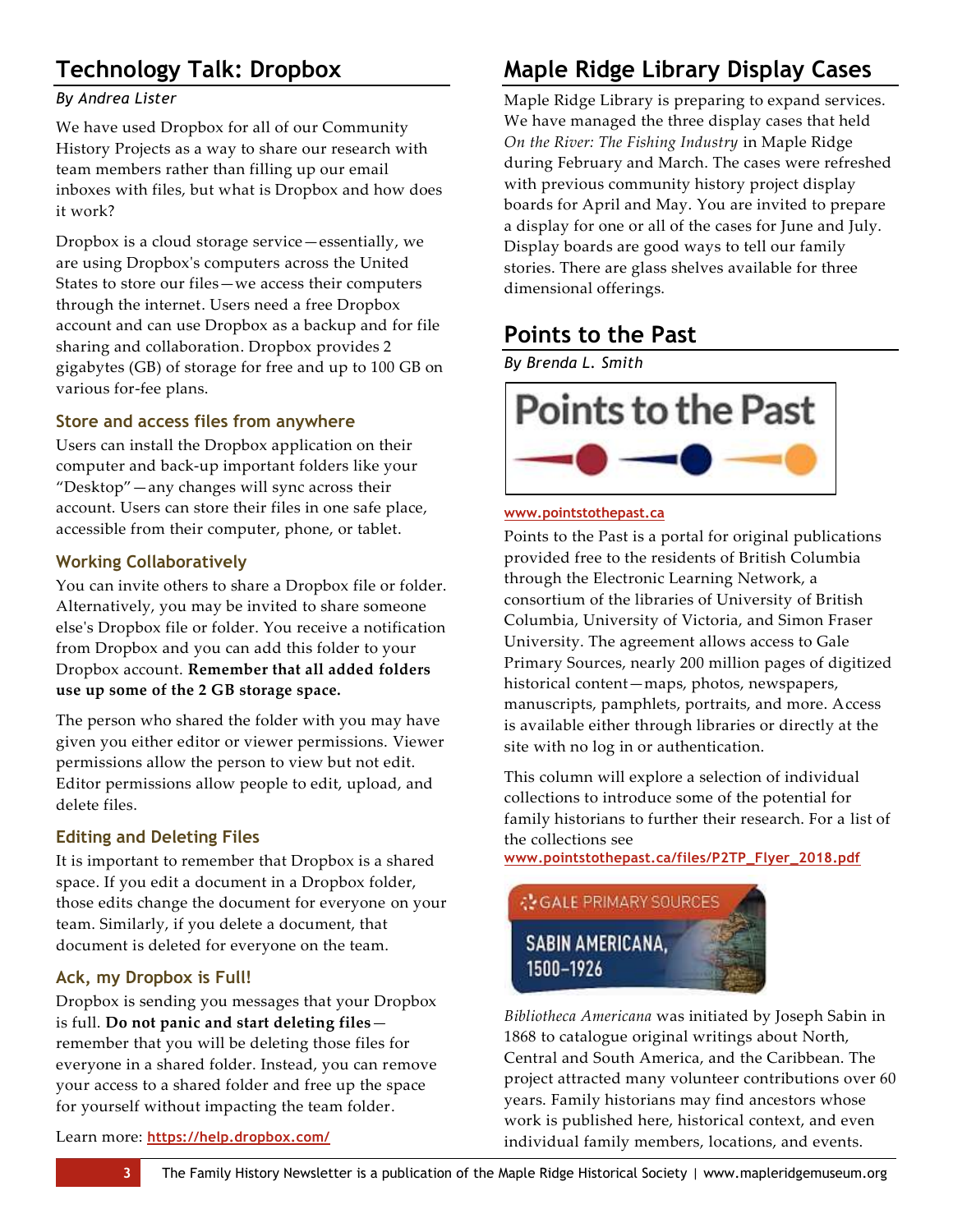The collection offers monographs on a range of topics: Before the Civil War, Biography, Art, and Literature, The Civil War and After, Colonization and the Colonial Era, Early Republic, Economics and Geography, Immigrants and Women in History, Race, Religion, Science and Medicine, Slavery.

To dip into the collection, I searched for a site that I know one of our members is interested in: Fort Totten, North Dakota. A sample of the 88 results were heavy on military information, directories, and Lists of distances: compiled for the information and guidance of officers doing duty in the Quartermaster's department, in making payments for mileage: approved by the secretary of war July 8, 1868, United States. Quartermaster's department, Gov't print. Off (Washington).

# <span id="page-3-0"></span>**While We Are Apart…**

## *By Brenda L. Smith*

Reflection is an essential historian's tool. Taking time to think about what we have harvested in the course of our research is placed in our own context. Creating space for reflecting on our work process can be balanced with our life experience and our family's challenges and achievements. We also reflect on the influences of our colleagues on our progress.

Soon after I arrived in Maple Ridge twenty-six years ago, I met Sheila Nickols. In her first greeting I recognized someone who would be a touchstone for my new future. With her mild, un-presumptive encouragement I developed a new career in supporting family historians as they learn about their families. Over the years I spoke with Sheila from time to time about how I might participate in our community.

I was honoured to follower her footsteps to serve on the Maple Ridge Heritage Commission (CHC). The CHC honoured her by establishing the Sheila Nickols Heritage Achievement Award in 2003, and I was honoured to receive the renamed Sheila Nickols Heritage Achievement and Heritage Research and Publication Award in 2006. Other family historians who are recipients of the award include: Annette Fulford, Andrea Lister with Sheila herself, Gina Leigh, and Erica Williams. CHC named Sheila the 2018 History Hero Award.

When the CHC engaged the community in re-thinking the Heritage Resources of Maple Ridge, Sheila was my first candidate for figuring out what was missing from the catalogue, what we knew that hadn't been reflected in the original inventory. When I had questions about how our community has functioned, and how best to deliver the stories revealed through that process, and in our family history group's community history projects, Sheila offered thoughtful wisdom.

Sheila was recognized further afield. In addition to recognition by the BC Historical Federation, in 2003 Heritage BC (formerly Heritage Society of BC) presented to Sheila the Outstanding Heritage Conservation Award that included \$10,000 for a community heritage project of the recipient's choice. True to form, Sheila designated the purse, which still waits, for a new Maple Ridge Museum.

Sheila left us abruptly on October 31, 2020, and I am so grateful that her family created a beautiful memorial service for her that was held on April 6, 2022, at Golden Ears United Church. While I miss being able to talk with Sheila, I know that her sharp wit and generous spirit support us as we strive to continue telling the Maple Ridge story.

\*\*\*\*\*

For this issue I invited contributions from two members who were newcomers to our community history projects, joining our recently launched *On The River: The Fishing Industry in Maple Ridge*. While COVID eliminated our in-person work, including our cookies and coffee work sessions and visits to local institutions, we were able to roll into a complete online schedule that stretched much longer than previous projects. The earlier four projects had focused on single settler families. This time, we started by reviewing the 1891 census of Maple Ridge to discover participants in an entire industry that has disappeared from modern view. These projects have several goals. We challenge experienced researchers to stretch their skills, encourage the exploration of local and far-flung library and archival collections, and support less experienced members as they develop new skills. Importantly, we share our discoveries with the local and wider family history communities, as well as contributing the research product to the Maple Ridge Museum and Community Archives.

Debbie Spouler bravely joined the project while new to family history and new to our group. Her personal starting entry point is the treasure of a research collection compiled by an older relative. Here she describes how she came to join us.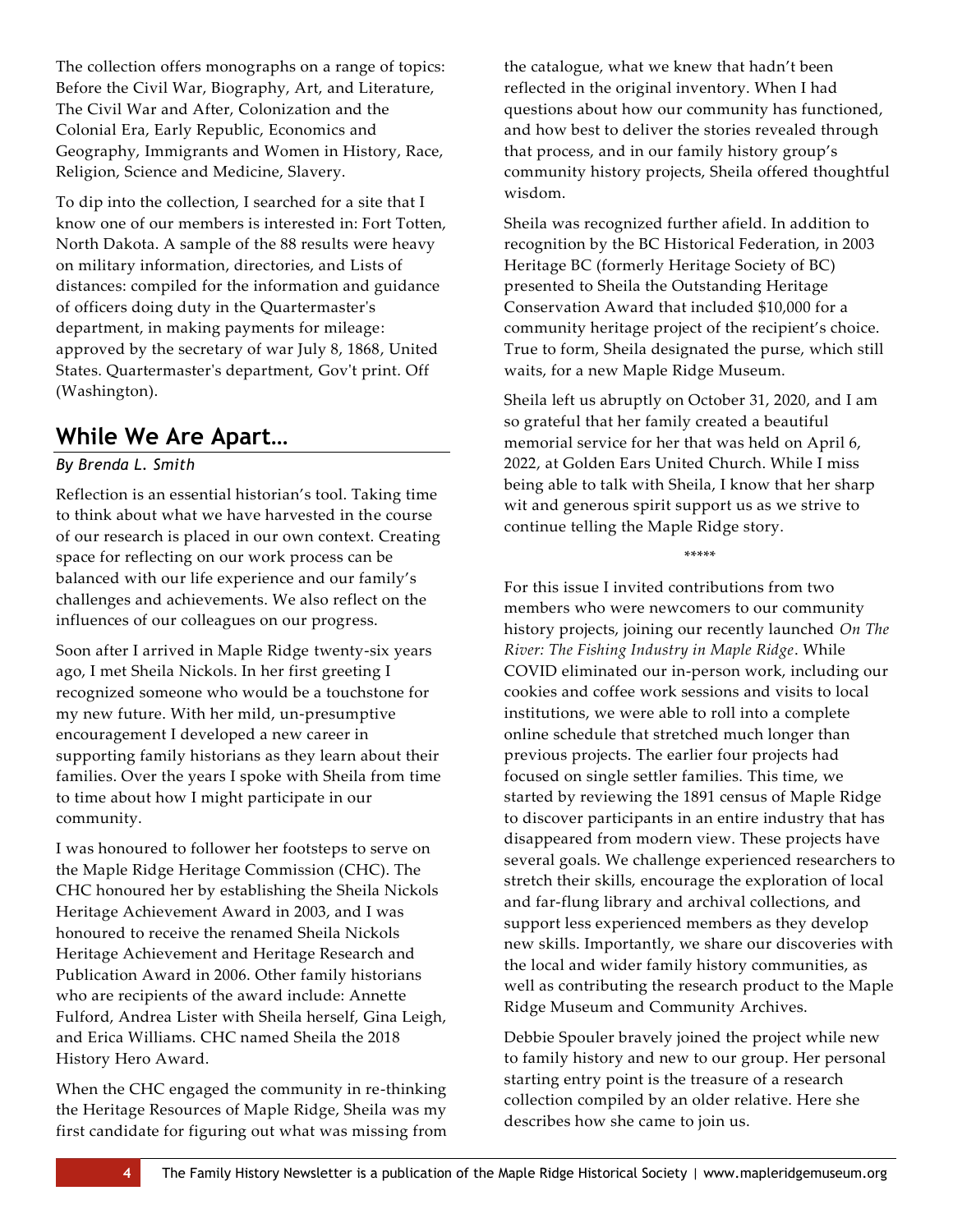## Debbie Spouler

I started attending the MR Historical group meetings shortly after starting my genealogy research. My aunt, who was very involved in doing research, passed away and because I didn't want her research to be forgotten I decided to find out what it was all about.

I started by taking an introductory class through the Elder College in Chilliwack and started researching my husband's family. Shortly afterwards I got involved with the Maple Ridge Family History Group and attended a few meetings.

The MR FHG started a project about the history of Fishing in Maple Ridge, *On the River*, it was suggested that getting involved in the project would be a good way for me to explore researching techniques, so I volunteered and got involved.

We were able to have a couple face-to-face meetings before COVID hit. During COVID, all future meetings were done via Zoom. Each of us took on different areas of research—I was given the task of gathering information from the census—researching first who noted their occupation as fishermen and then looking at each family more closely. Did the subsequent census show the same occupation, did the war have any affect on the numbers, what other related occupations were there?

As time went on there were a lot of discussions about which direction the project would take over time it went through a number of twists and turns.

I was very enthusiastic about getting involved and tried to learn what I could. A lot of what was being discussed went above my head—I soon realized I was very limited in what I could do to contribute as I didn't have the understanding, the knowledge or the contacts required. I found it hard when we weren't meeting in person as the thought process that was involved in pulling it all together wasn't always clear to me.

Overall, it was a good experience and the outcome was amazing.

Gunter Rebele has been researching for many years and has been part of the family history group for some time. He describes his first experience with community history.

#### Gunter Rebele

In the spring of 2020, I joined eleven other members of our Family History Group who volunteered to do a project *On the River* in the early years of the Maple Ridge area.

At first, we limited the project, to show the role that fishing played in Maple Ridge; we picked two representative fishing families, the Indigenous family, the Chiers (Cheers) and the Norwegian family, the Nelsons.

As we all did extensive research, we accumulated a large pool of data. With that, the scope of the project widened, and we included commercial fishery on the Fraser River and the whole of the Lower Mainland, as well as canning and freezing fish.

In the end, because of limited space, we could by far not use all the collected data. After finishing the project in January 2022, I looked at the unused information again and found a common thread, which connected nine of the original settler families in this area. It showed how the different families of the Indigenous nations, the Hawaiian immigrants, the early European settlers, and French Canadian fur traders, mixed, lived and worked together and built a thriving community.

# **The July Meeting**

Problem solving will be the topic of our July 6, 2022 meeting. You are invited to work up a research question to present to the group for consideration. If you would like us to put your problem into PowerPoint form, please be in touch by June 15 so we can work the technology aspects.

**[mrfamilyhistory@gmail.com](mailto:mrfamilyhistory@gmail.com)**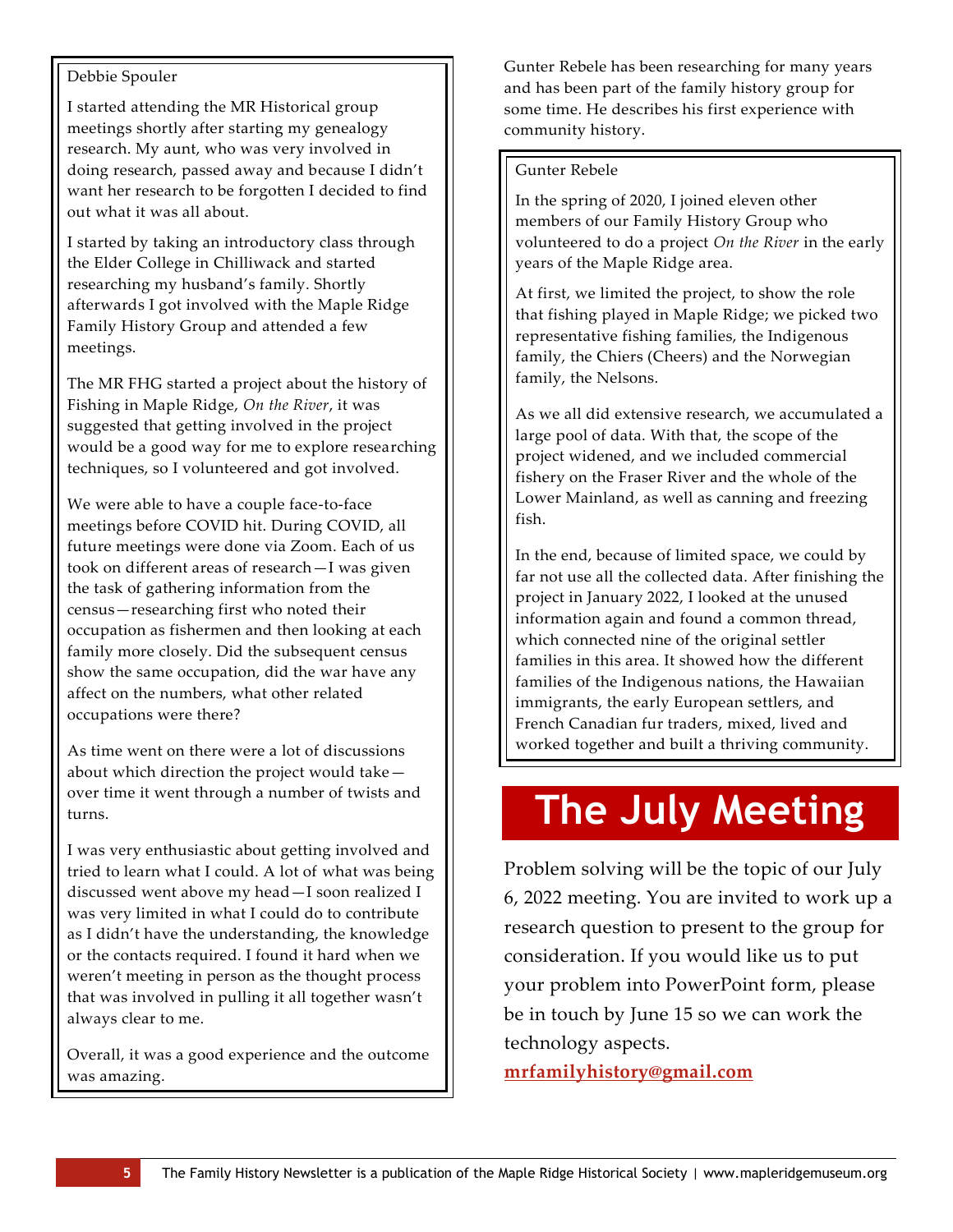# <span id="page-5-0"></span>**Online Resources**

### **ProQuest**

### **[https://go.proquest.com/BCHistorica](https://go.proquest.com/BCHistoricalNewspapers) [lNewspapers](https://go.proquest.com/BCHistoricalNewspapers)**

Anyone in BC or the Yukon with a computer or mobile device can access 125+ years of digital news archives for free from home without a login. This online access is made possible through a collaboration of academic, public, and school libraries across BC. Access the *Vancouver Province* (1894–2010); The *Times Colonist* (1884–2010); and the *Vancouver Sun* (1912–2010).

#### **BC Vital Statistics Release [https://search](https://search-collections.royalbcmuseum.bc.ca/Genealogy)[collections.royalbcmuseum.bc.ca/](https://search-collections.royalbcmuseum.bc.ca/Genealogy) [Genealogy](https://search-collections.royalbcmuseum.bc.ca/Genealogy)**

The annual release of death (2001) and marriage (1946) events from the BC Vital Statistics Agency is expected in May 2022.

## **1950 U.S. Census Indexed on My Heritage**

#### **[https://www.myheritage.com/rese](https://www.myheritage.com/research/collection-11006/1950-united-states-federal-census) [arch/collection-11006/1950](https://www.myheritage.com/research/collection-11006/1950-united-states-federal-census) [united-states-federal-census](https://www.myheritage.com/research/collection-11006/1950-united-states-federal-census)**

As of April 19, the searchable index currently contains all records from Alaska, American Samoa, Delaware, Guam, New Hampshire, Panama Canal Zone, Vermont, Virgin Islands, and Wyoming. This index is updated weekly and is estimated to be complete with all 150 million records by June 2022.

# **Archion [www.archion.de/](https://www.archion.de/)**

Research German historical church registers online with Archion. Over 125,000 (mainly Protestant) church registers online. A for-pay site, you can look at which parishes are represented on the site without a subscription.

#### **Matricula [https://data.matricula](https://data.matricula-online.eu/en/)[online.eu/en/](https://data.matricula-online.eu/en/)**

Church registers from various European countries (currently Austria, Germany, Poland, Serbia and Slovenia). Catholic registers from Münster and Paderborn, as well as the historically German Grand Duchy of Luxembourg. The site also has a large collection of Roman Catholic Militärkirchenbücher—the "barracks parishes" of garrisoned soldiers.

### **Meyers Gazetteer [www.meyersgaz.org](https://www.meyersgaz.org/)**

A digital version of the *Meyers Gazetteer* (Second German Empire from 1871 to 1918). The geographical dictionary contains an enormous amount of information about German villages. A Toggle Historical Map feature lets you view a 19thcentury overlay from another key German map collection, Karte des deutschen Reiches. As part of the toggling process, both the historical and Google maps can be annotated with "pins" showing Protestant and Catholic parishes as well as sites of Jewish synagogues.

#### **Kartenmeister [www.kartenmeister.com/preview/](http://www.kartenmeister.com/preview/databaseuwe.asp) [databaseuwe.asp](http://www.kartenmeister.com/preview/databaseuwe.asp)**

Focussed on the post First World War era when borders changed it contains 10,8928 locations with over 45.115 name changes once, and 5,500 twice and more. All locations are east of the Oder and Neisse rivers and are based on the borders of the eastern provinces in Spring 1918. Included in this database are the following provinces: Eastprussia, including Memel, Westprussia, Brandenburg, Posen, Pomerania, and Silesia.

# **FamilySearch [www.familysearch.org](https://www.familysearch.org/en/)**

FamilySearch added 15 million new parish and civil registrations from France Côtes-d'Armor (1467-1920) and Brazil São Paulo (1925-1995), while expanding other collections for Bolivia, England, Germany, Mexico, Paraguay, Peru, Mexico, Samoa, S. Africa, and the Ukraine. In the United States over 1 million more records are now searchable for Massachusetts Boston Tax Records, California Cemetery Records, Bureau of Land Management Tract Books, and New York Birth Indexes Outside New York City.

# <span id="page-5-1"></span>**Family History Events**

# **American Ancestors [www.americanancestors.org/events](https://www.americanancestors.org/events?isFree=true)**

- **New England Town Records**, with Ann Lawthers, May 26, 2022, 3:00 pm EST. Free
- **Researching Loyalist Ancestors**, with Sheilagh Doerfler, David Allen Lambert, Melanie McComb, May 4, 11, 18, 2022, Live Broadcasts 6-7:30 pm EST. Fee: \$85 USD.

# **BCGS**

## **[www.bcgs.ca/bcgs-events](https://www.bcgs.ca/bcgs-events)**

- **Shetland's Long Reach**, with Wendy Wickwire, (Zoom) May 11, 2022, at 7:30 pm PST.
- **On the River: The Fishing Industry in Maple Ridge**, with members of the Maple Ridge Family History Group, (Zoom) June 8, 2022 at 7:30 pm PST.

# **Legacy Family Tree Webinars [https://familytreewebinars.com/](https://familytreewebinars.com/upcoming-webinars/) [upcoming-webinars/](https://familytreewebinars.com/upcoming-webinars/)**

• There are 88 upcoming live webinars on a variety of topics.